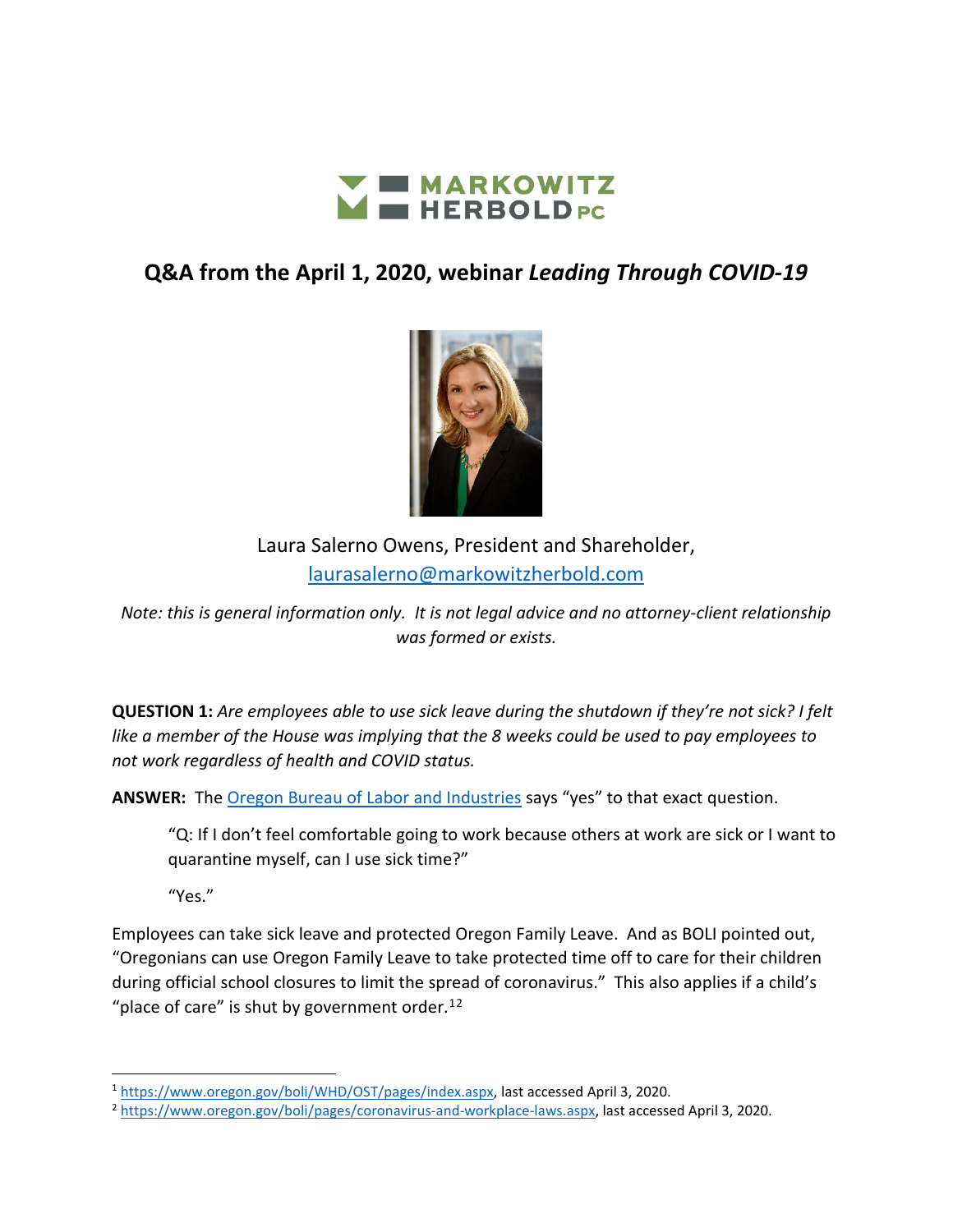Under the Families First Coronavirus Response Act employees of covered employers<sup>[3](#page-1-0)</sup> may take two weeks (up to 80 hours) of paid sick leave at the employee's regular rate of pay where the employee is unable to work because the employee is quarantined (pursuant to Federal, State, or local government order or advice of a health care provider).

The employee can also take two weeks (up to 80 hours) of paid sick leave, at two-thirds the employee's regular rate of pay, because the employee is unable to work because of a bona fide need to care for an individual subject to quarantine (pursuant to Federal, State, or local government order or advice of a health care provider).

And finally, an employee can take two weeks of paid leave, at two-thirds the employee's regular rate of pay, to care for a child (under 18 years of age) whose school or child care provider is closed or unavailable for reasons related to COVID-19.

**QUESTION 2:** *if employees are working from home in Washington, do you have to pay B&O taxes in Washington for your Oregon business?*

**ANSWER:** On March 10, 2020, Mayor Durkan of Seattle announced that the department of Finance and Administrative Services (FAS) will defer business and occupation (B&O) tax collections for eligible business owners, allowing small business owners increased flexibility during a period of financial duress caused by the COVID-19 outbreak. You should consult with your tax advisor or CPA for additional information.

**QUESTION 3:** *Hi Laura, you had mentioned that if you are an employer in Oregon with Washington employees who are working from home, you may need to adjust payroll...what about vice versa? What adjustments are needed for a business is in Washington State with employees who are working from home in Portland Oregon?*

**ANSWER:** I would think it's a similar situation to those Oregon employers who have employees working in Washington, but you should consult with your payroll professional, tax advisor or CPA for additional information.

<span id="page-1-0"></span><sup>&</sup>lt;sup>3</sup> The paid sick leave and expanded family and medical leave provisions of the FFCRA apply to certain public employers, and private employers with fewer than 500 employees. Most employees of the federal government are covered by Title II of the Family and Medical Leave Act, which was not amended by this Act, and are therefore not covered by the expanded family and medical leave provisions of the FFCRA. However, federal employees covered by Title II of the Family and Medical Leave Act are covered by the paid sick leave provision.

Small businesses with fewer than 50 employees may qualify for exemption from the requirement to provide leave due to school closings or child care unavailability if the leave requirements would jeopardize the viability of the business as a going concern.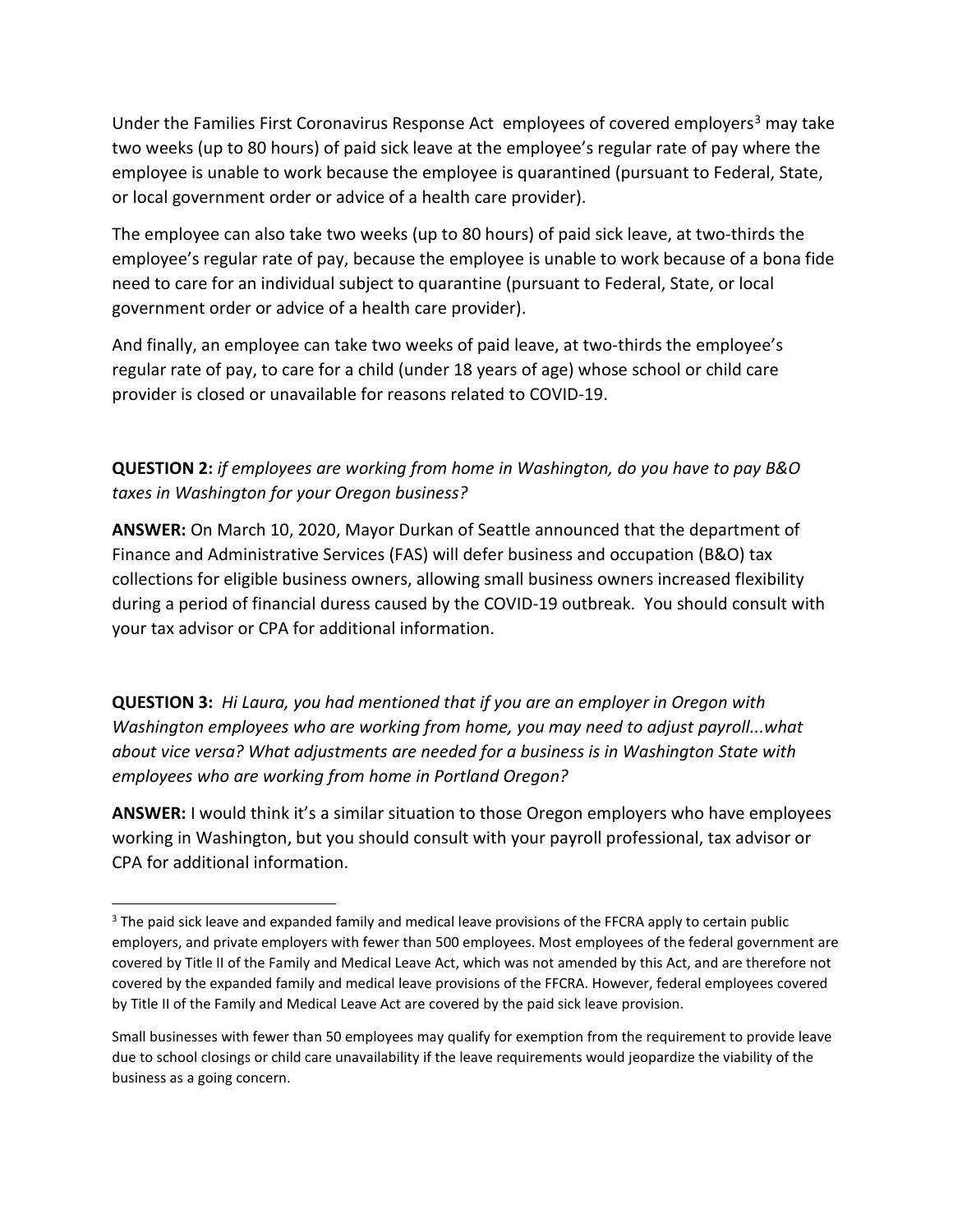**QUESTION 4:** *For Laura, how does the new FMLA apply to a business that closed and laid off 95% of employees? Also, for employees with children then home, are they eligible for FMLA even if the business closed before the schools closed and childcare became necessary?*

**ANSWER:** Generally, if a business employs fewer than 500 employees, it is a covered employer that must provide paid sick leave and expanded family and medical leave. However, the FFCRA only applies to employees who requested to take leave after its effective date, April 1, 2020. If on April 1, the person was not an employee of the employer, they are not eligible to take leave. Similarly, if the employer sent employees home and stops paying them because it does not have work for them to do, they will not get paid sick leave or expanded family and medical leave. But they may be eligible for unemployment insurance benefits.

**QUESTION 5***: For the FFCRA (Emergency sick leave) can employees use that to offset reduction in hours? Example: Reduction in hours from 40 to 32, can they use the emergency sick leave to make up the 8 hours?*

**ANSWER:** No. FFCRA applies for workers that are unable to work. If an employer reduces work hours due to lack of work, an employee may not use Emergency Paid Sick Leave (EPSL) or Public Health Emergency Leave (PHEL) to compensate for the reduction in hours. However, the employee may use EPSL or PHEL if a COVID-19 qualifying reason prevents the employee from working a full schedule.<sup>[4](#page-2-0)</sup>

Note: Remember that the FFCRA's effective date is April 1, 2020.

**QUESTION 6:** Do the State [or Oregon] stay at home orders fulfill the requirement for leave if you can't work under a quarantine?

**ANSWER:** Yes. For purposes of the Families First Coronavirus Response Act, State or local quarantine or isolation order includes quarantine or isolation orders, as well as shelter-in-place or stay-at-home orders, issued by any State or local government authority that causes an employee to be unable to work (or to telework), even though the employer has work that the employer could perform but for the order. But, if the employer does not have work for the employee because of a shelter-in-place or a stay-at-home order, the employee may not take paid sick leave for this qualifying reason.

<span id="page-2-0"></span><sup>4</sup> https://www.dol.gov/agencies/whd/pandemic/ffcra-employee-paid-leave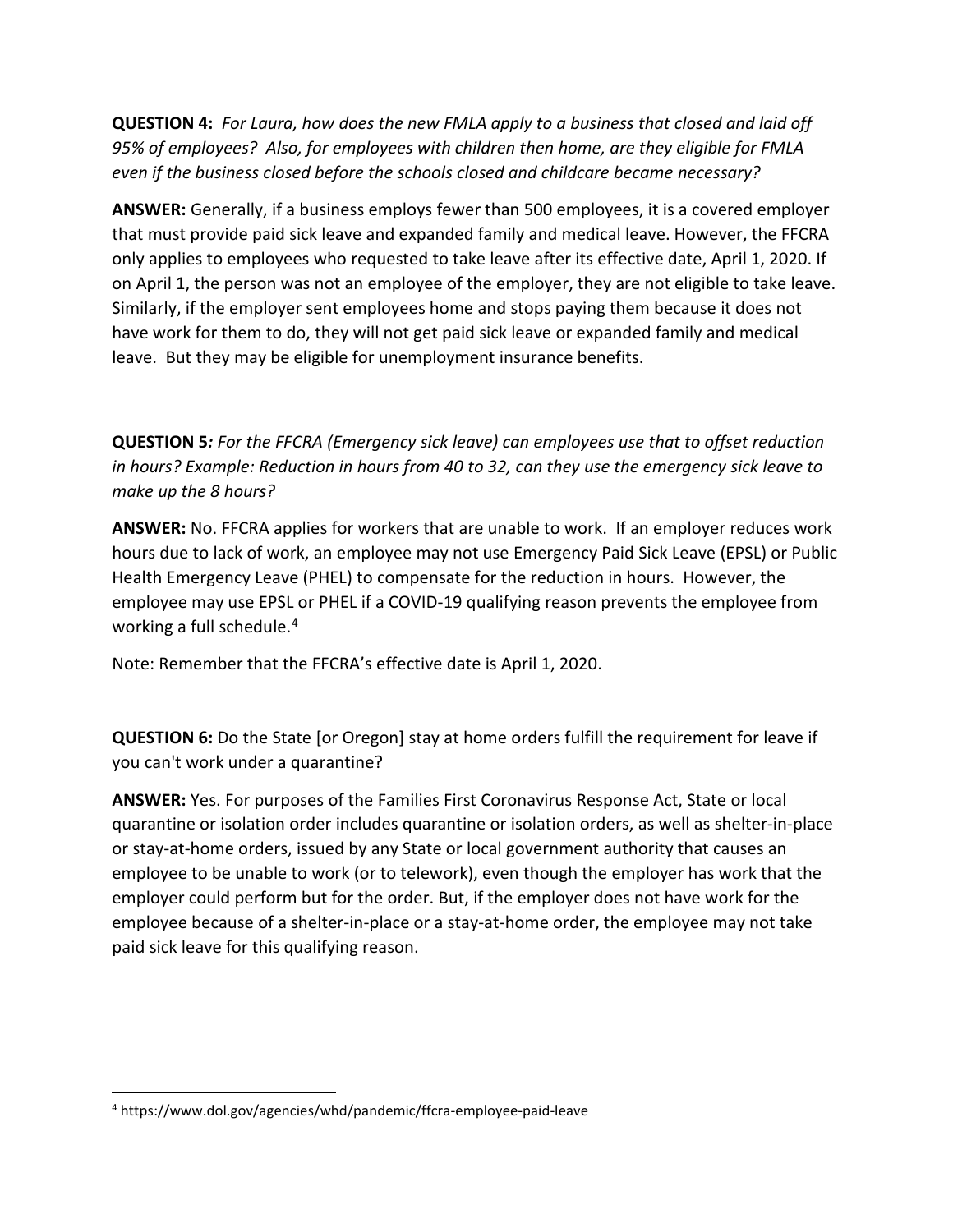**QUESTION 7:** *re paycheck protection act…what makes up Average Monthly payroll...just gross wages or wages and benefits?*

**ANSWER:** When calculating payroll for the Payroll Protection Program loan, payroll expenses include:

- Compensation such as salary, wages, commission, or similar compensation
- Payment for vacation, family, medical, and sick leave
- Allowance for employee dismissal or separation
- Payment for group health-care benefits, including insurance premiums
- Payment of employee retirement benefits
- Payment of state and local taxes imposed on the compensation of employees
- For a sole proprietor or independent contractor: wages, commissions, income, or net earnings from self-employment, capped at \$100,000 on an annualized basis for each employee<sup>[5](#page-3-0)</sup>

However, the PPP does not count the following expenses when calculating the total PPP reimbursement amount:

- Any compensation over \$100,000 per employee
- Taxes imposed under Internal Revenue Code chapters 21 (payroll taxes), 22 (railroad taxes and retirement benefits), and 24 (income taxes withheld on wages)
- Compensation of employees whose principal place of residence is outside the United States
- Qualified sick and family leave for which a credit is already allowed under other sections (*i.e.*, 7001 and 7003) of the Family First Coronavirus Response Act
- Loans used for duplicate purposes of another SBA loan program already claimed by the applicant

**QUESTION 8:** *If we have an hourly employee who teaches in-person classes, but there are no inperson classes to teach. Could she use her sick leave during the in-person shut down?*

**ANSWER:** No. If an employer closes the worksite, even for a short period of time, the employee is not entitled to take paid sick leave or expanded family and medical leave. If an employer closes after the FFCRA's effective date, April 1, 2020, (even if the employee requested leave prior to the closure), the employee will not get paid sick leave or expanded family and medical leave, but they may be eligible for unemployment insurance benefits. This is true whether the employer closes the worksite for lack of business or because it was required to close pursuant to a Federal, State or local directive. The employee should contact its state agency for information about unemployment benefits.<sup>[6](#page-3-1)</sup>

<span id="page-3-0"></span><sup>5</sup> https://home.treasury.gov/system/files/136/PPP%20Borrower%20Information%20Fact%20Sheet.pdf

<span id="page-3-1"></span><sup>6</sup> https://www.dol.gov/agencies/whd/pandemic/ffcra-questions#23 (23-25)